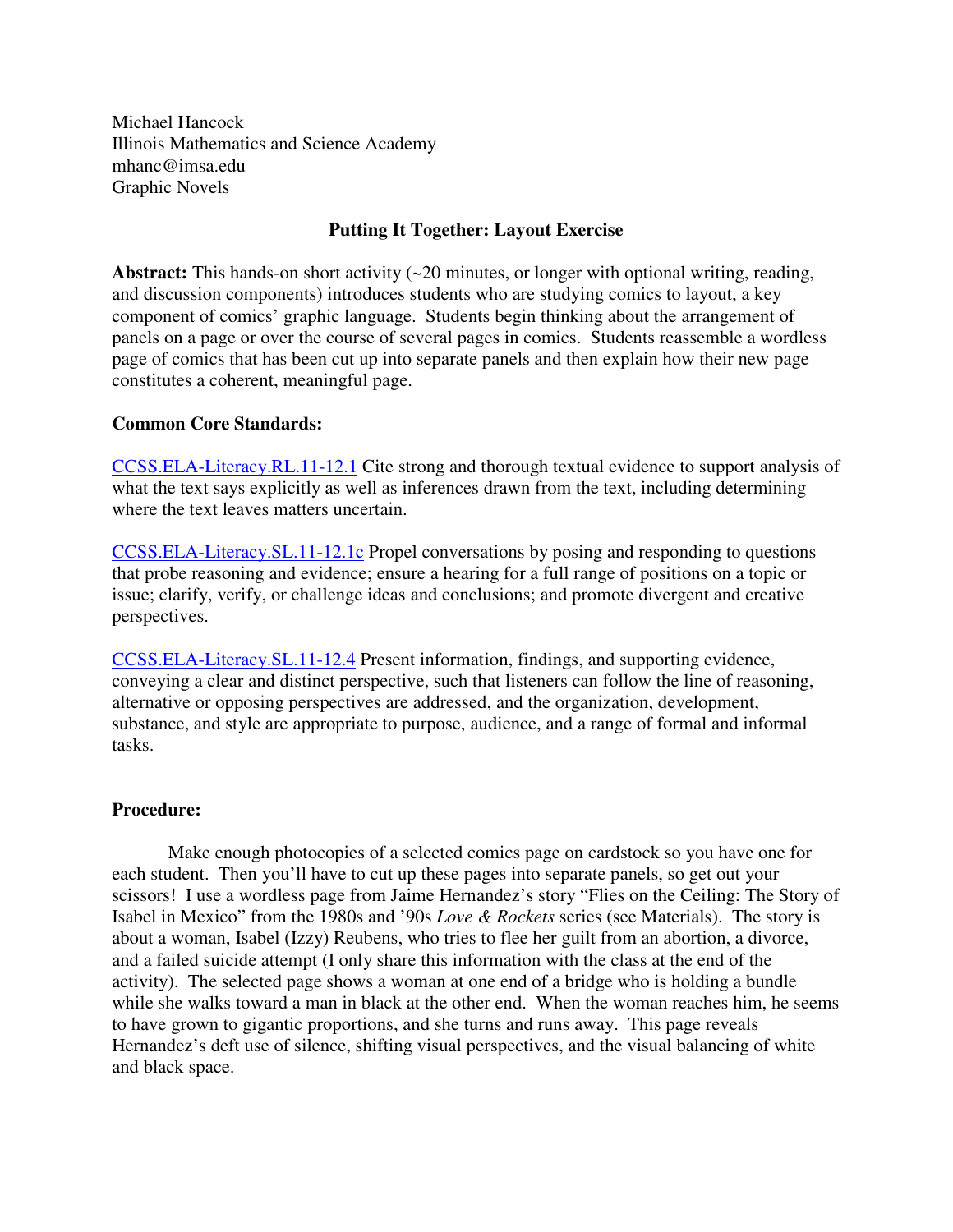Before class, I place an envelope with the cut-up page (with the panels in no particular order) at each student's place. The sight of the envelopes inevitably creates speculation ("what's inside?"), anticipation ("what are we going to do?"), and excitement. I ask students to arrange their panels into a traditional three-by-three grid, the format of the original, to give them some broad parameters within which to work. I tell them that their arrangements should make sense i.e., they should tell a story—and that they should be ready to justify their choices. I also ask students, as they decide upon their layout, to think critically about this complex series of images in terms of narrative, tone, and theme.

Give students 5-10 minutes to put their panels in order. Let them talk, share, and compare informally. Once everyone has put together a page, I ask for a volunteer to share his or her page with the class. If you want students to reflect more formally on their own layout work, you could have them write justifications for their pages before they share their layouts with the class.

An ELMO visual presenter works best for this part of the activity, as it allows us to project the sample page for the whole class. Ask the volunteer to tell the story of his or her page. Then ask what visual cues, in the absence of dialogue and narration, suggest that the panels should appear in a certain order. Students will come to see that the changing size of the two characters and Isabel's position on the bridge (and her proximity to the man) provide clues to the panels' sequence.

Have a couple more volunteers share and discuss their pages before challenging the class to guess the panels' original layout (keep an intact copy of the original for reference). I'll tell them they have, say, five of the nine panels in their original position, and then the class will suggest what needs to be moved. Each time I move panels for them, I'll let my students know if they're making progress. Once we have restored the original page, we take a final look back at it, focusing again on the narrative and how we know where each panel belongs. You might also encourage students to speculate (if they haven't done so already) about the relationship between the two characters (Hernandez's mystery man is later associated with voices Izzy hears and with the devil himself) and to identify what's in Izzy's bundle (it symbolizes the child she never had).

I use this activity with my students' (seniors') reading of Chapters 3-4 of Scott McCloud's indispensible *Understanding Comics*, a comic book about comics that serves as a primer for reading comics in my Graphic Novels elective. These chapters explain McCloud's concept of closure in comics, defined as "seeing the parts but perceiving the whole," and the representation of time in comics. Even my first-time comics readers have a working knowledge of how to read a page of comics at this point in the semester (week 2), thanks in part to their reading of Mark Newgarden and Paul Karasik's "How to Read *Nancy*" (http://www.laffpix.com/howtoreadnancy.pdf) and Hollis Margaret Rudiger's "Reading Lessons: Graphic Novels 101" (http://archive.hbook.com/pdf/articles/mar06\_rudiger.pdf). The layout work can serve as a springboard into McCloud, or the class might go on to read and then discuss Hernandez's 13-page story in its entirety (see *Love & Rockets* #29 (March 1989)). Should you decide to do that, first read Robert Stanley Martin's "Rereading the *Locas* Stories" yourself (http://hoodedutilitarian.com/2012/03/rereading-the-locas-stories/). As you'll find, Hernandez's story offers many possibilities for exploring uses of both layout and McCloudian closure.